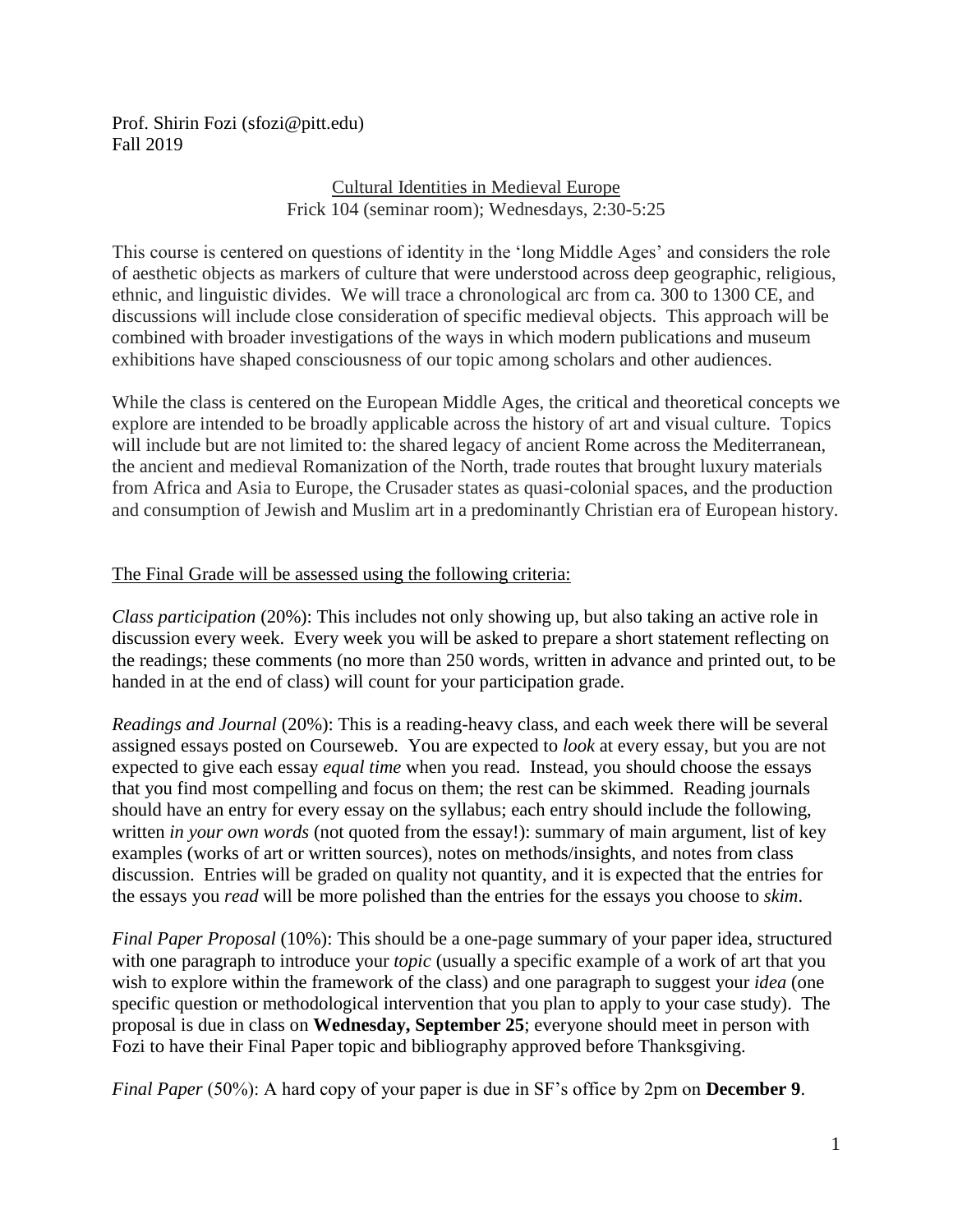#### September 4: Race and Medieval Studies

*Medieval Studies has been going through a crisis over the past few years – the readings below are drawn from contemporary authors grappling with the ethical problems of the field.*

#### *Readings*:

Ahmed, Sara. "Race as Sedimented History." *postmedieval* 6.1 (2015): 94-97.

- Bartlett, Robert. "Medieval and Modern Concepts of Race and Ethnicity." *Journal of Medieval and Early Modern Studies* 31 (2001): 39-55.
- Cohen, Jeffrey Jerome, and Karl Steel. "Race, travel, time, heritage." *postmedieval* 6.1 (2015): 98-110.
- Fidler, Luke A. "Teaching Medieval Art History in a Time of White Supremacy." *[Material](http://thematerialcollective.org/teaching-medieval-art-history-time-white-supremacy/)  [Collective](http://thematerialcollective.org/teaching-medieval-art-history-time-white-supremacy/)*, 12 August 2017.
- Finke, Laurie and Martin Schichtman. "Exegetical History: Nazis at the Round Table." *postmedieval* 5.3 (2014): 278-94.
- Jordan, William C. "Why 'Race'?" *Journal of Medieval and Early Modern Studies* 31.1 (2001): 165-73.
- Mittman, Asa Simon. "Are the Monstrous 'Races' Races?" *postmedieval* 6.1 (2015): 36-51.
- Perry, David M. "What to do when Nazis are obsessed with your field: How medieval historians can counter white supremacy." *[Pacific Standard](https://psmag.com/education/nazis-love-taylor-swift-and-also-the-crusades)*, 6 September 2017.
- \*For browsing: Hsy, Jonathan and Julie Orlemanski. "Race and Medieval Studies: A Partial Bibliography." *postmedieval* 8 (2017), 500-31.

## September 11: Race and the History of Art

*These are primarily theoretical readings from twentieth-century thinkers who have been influential in defining questions about race, culture, and nationalism. Note that the two contemporary authors, Chris Wood and Robert Nelson, are writing historiographically.* 

## *Readings:*

Adorno, Theodor and Max Horkheimer. "The Culture Industry." (1944) Barthes, Roland. "Rhetoric of the Image." (1964) Nelson, Robert. "Living on the Byzantine Borders of Western Art." (1996) Schapiro, Meyer. "On the 'Aesthetic Attitude' in Romanesque Art." (1947) Schapiro, Meyer. "Race, Nationality, and Art." (1936) Simmel, Georg. "The Stranger." (1908) Wood, Christopher. "Strzygowski and Riegel in America." (2004)

## September 18: NO CLASS

*Use this time to come up with a Final Paper topic – proposals will be due September 24.*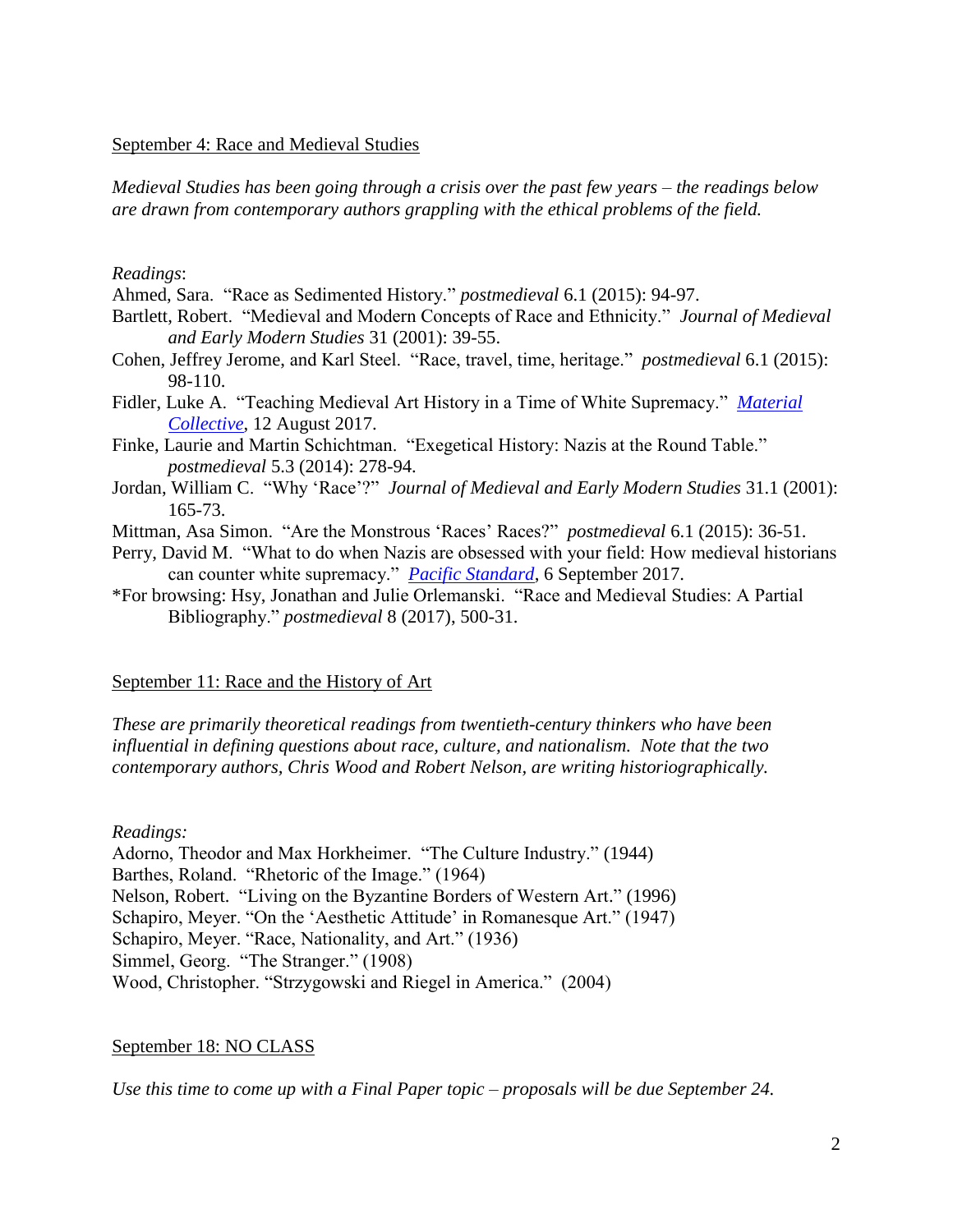September 25: Dura Europos and "Romanitas"

*Questions*: What is at stake in identifying "Jewish" art in the late Roman Empire? What methods are available towards assessing the wall paintings of the Dura Europos Synagogue?

## *Readings:*

- Assmann, Jan. *Cultural Memory and Early Civilization: Writing, Remembrance, and Political Imagination* (Cambridge University Press, 2011).
- Elsner, Jaś. "Late Antiquity: A Period of Cultural Interaction." In *Transition to Christianity: Art of Late Antiquity, 3rd -7 th century AD*, ed. Anastasia Lazaridou (2011), pp. 26-31.
- Elsner, Jaś. "'Pharaoh's Army Got Drownded': Some Reflections on Jewish and Roman Genealogies in Early Christian Art." In *Judaism and Christian Art: Aesthetic Anxieties from the Catacombs to Colonialism*, ed. Herbert L. Kessler and David Nirenberg (Philadelphia, 2011), pp. 10-44.
- Elsner, Jaś. "Cultural Resistance and the Visual Image: The Case of Dura Europos." *Classical Philology* 93/3 (July 2001): 269-304.
- Kessler, Herbert L. "Judaism and the Development of Byzantine Art." In *Jews in Byzantium: Dialectics of Minority and Majority Cultures* (Brill, 2012), pp. 455-500.
- Nirenberg, David. "The Judaism of Christian Art." In *Judaism and Christian Art: Aesthetic Anxieties from the Catacombs to Colonialism* (2011), pp. 387-427.
- Wharton, Annabel Jane. "Good and bad images from the Synagogue of Dura Europos: Contexts, subtexts, intertexts." *Art History* 17/1 (March 1994): 1-25.

# **[October 2:** *Medieval Monsters: Terrors, Wonders, Aliens* **(Cleveland Museum of Art)]**

*Exhibition closes Sunday, October 6.*

# **October 9: Visit with Chris Wood**

*Readings TBA: We will read an unpublished essay by Wood, along with some added material for context, and will meet with him in class to discuss the "adventurer" in early modern Germany.*

# **[October 16:** *The Colmar Treasure: A Medieval Jewish Legacy* **(The Met Cloisters)]**

*Exhibition closes in January.*

# **[Sometime in November:** *Caravans of Gold: Medieval Saharan Africa* **(Aga Khan Museum)]**

*Exhibition closes in February. Field trip co-sponsored by Identity & Mob/Ex Constellations.*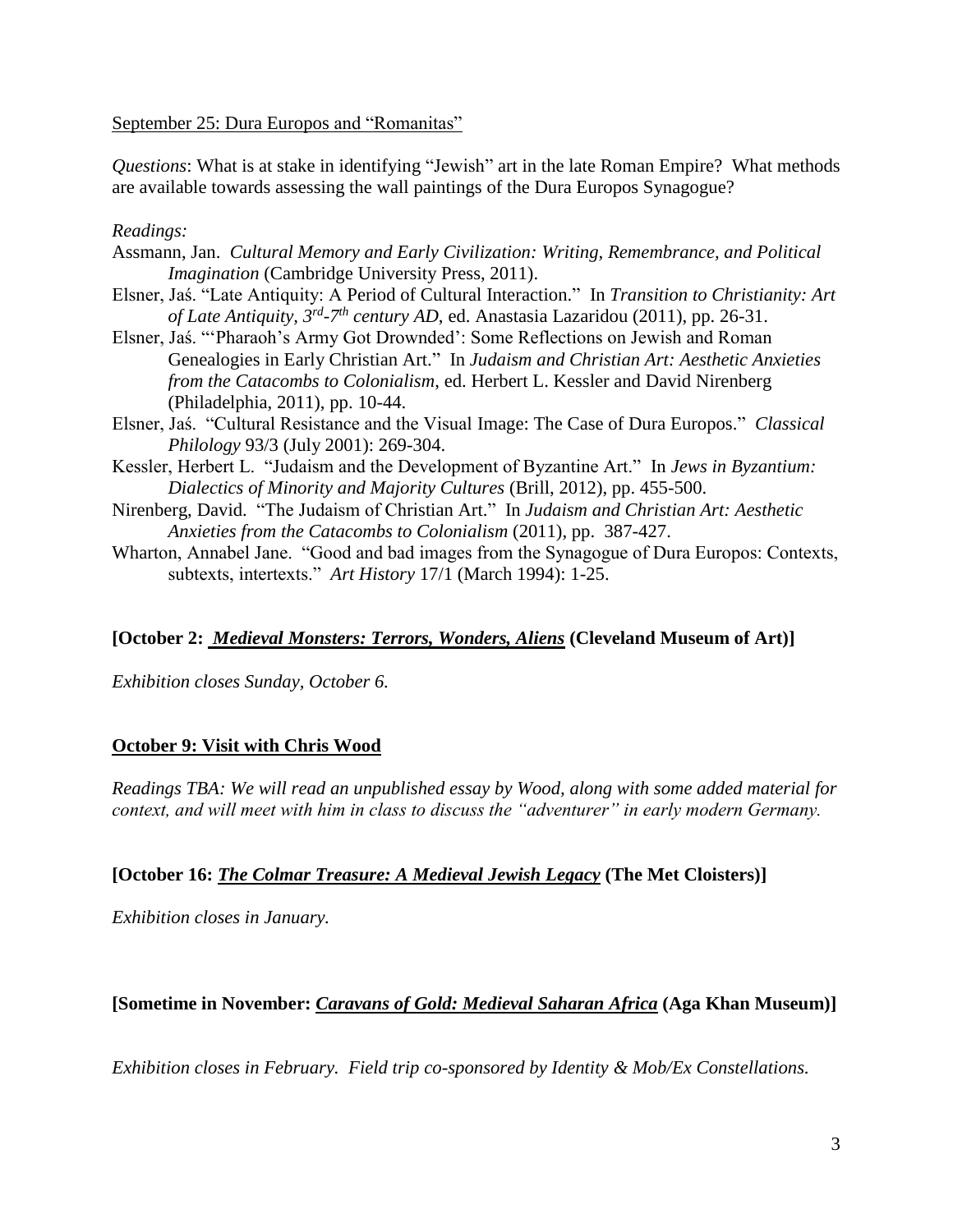October 23 October 30 November 6 November 13 November 20

November 27: Thanksgiving – NO CLASS December 4: Final Presentations

#### TOPIC: The "Multicultural" Treasury

*Question*: What is the difference between collecting luxury and collecting culture?

#### *Reading*:

- Beech, George T. "The Eleanor of Aquitaine Vase, William IX of Aquitaine, and Muslim Spain," *Gesta* 32/1 (1993): 3-10.
- Cutler, Anthony. "Uses of Luxury: On the Functions of Consumption and Symbolic Capital in Byzantine Culture." In: *Byzance et les images* (1994), pp. 287-327.
- Cutler, Anthony. "From Loot to Scholarship: Changing Modes in the Italian Response to Byzantine artifacts, ca. 1200-1750." In: *Symposium on Byzantium and the Italians, 13th - 15th centuries* (1995), pp. 237-67.
- Grube, Ernst. "Fatimid or not Fatimid? That is the Question: Some notes on two dishes in the treasury of San Marco in Venice," *Facts and Artefacts*, 13-19.
- Hoffman, Eva. "Pathways of Portability: Islamic and Christian interchange from the tenth to the twelfth century." *Art History* 24/1 (February 2001): 17-50.
- Klein, Holger. "Eastern Objects and Western Desires: Relics and Reliquaries Between Byzantium and the West." *Dumbarton Oaks Papers* 58.2004 (2005): 283-314.
- Luyster, Amanda. "Cross-cultural Style in the Alhambra: Textiles, Identity and Origins," *Medieval Encounters* 14.2008, 2/3 (2008): 341-67.
- Rosser-Owen, Mariam. "The Oliphant: A Call for a Shift of Perspective," in *Romanesque and the Mediterranean: Points of Contact across the Latin, Greek and Islamic Worlds, c. 1000 to c. 1250*, ed. Rosa Maria Bacile and John McNeill (British Archaeological Association, 2015), pp. 15-58.
- Shalem, Avinoam. "Hidden Aesthetics and the Art of Deception: The Object, the Beholder, and the Artisan." In: *Siculo-Arabic Ivories and Islamic Painting* (Hirmer, 2011), pp. 39-52.
- Shalem, Avinoam. *The Oliphant: Islamic Objects in Historical Context*. (Brill, 2004).
- Walker, Alicia. "Cross-cultural Reception in the Absence of Texts: the Islamic Appropriation of a middle Byzantine rosette casket," *Gesta* 47.2008.2 (2009), 99-122.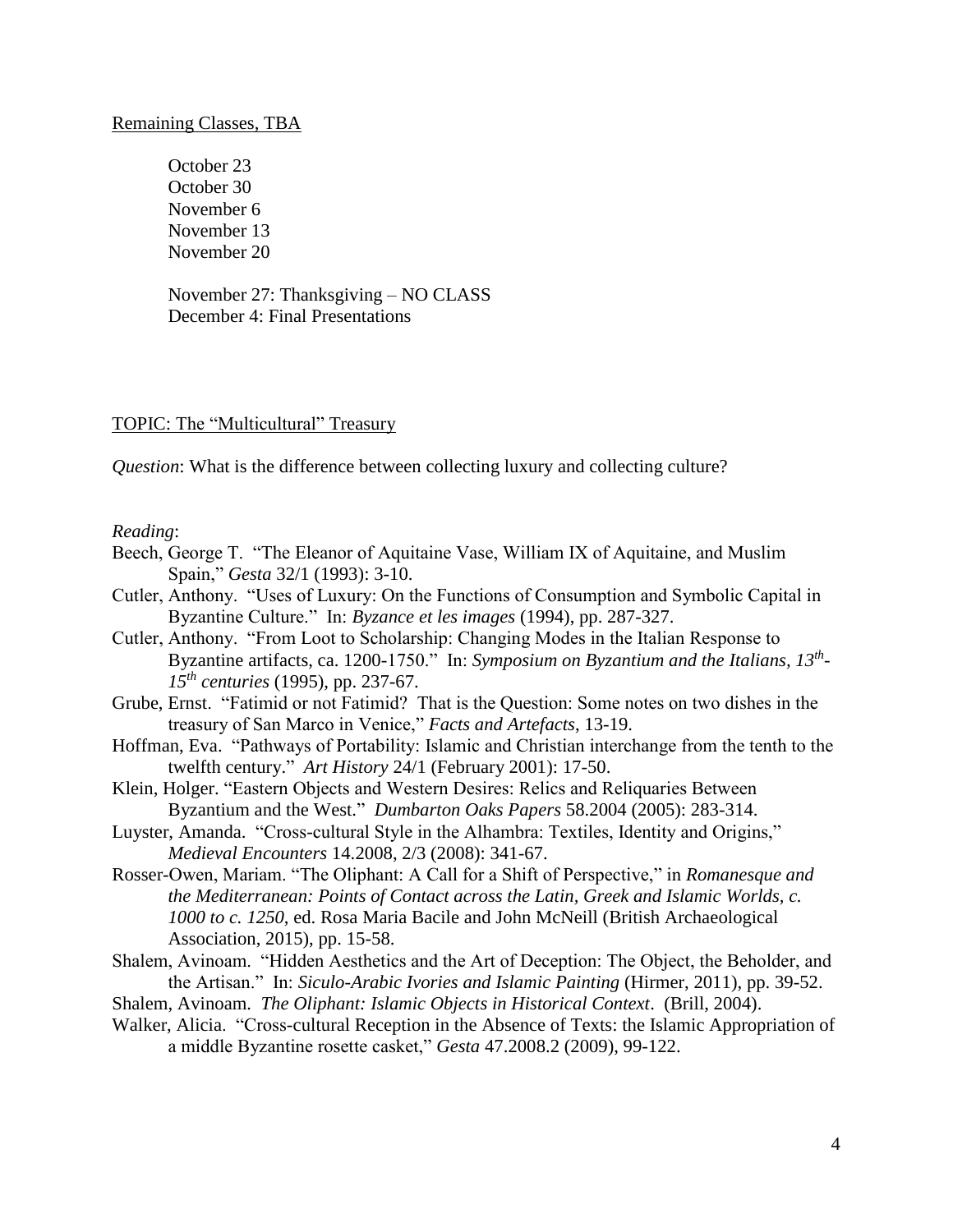#### TOPIC: The "Multicultural" Mediterranean

*Question*: What is at stake in seeing "diversity" in the medieval Mediterranean?

#### *Readings*:

- Cutler, Anthony. "Visual Communities in Byzantium and medieval Islam." In: *Visions of Community in the Pre-Modern World* (2002), pp. 37-73.
- Dodds, Jerrilynn, María Roa Menocal, and Abigail Krasner Balbale. *The Arts of Intimacy: Christians, Jews, and Muslims in the Making of Castilian Culture* (Yale, 2008).
- Eastmond, Antony. "On Diversity in southern Italy." In *The Salerno Ivories: Objects, Histories, Contexts* (Gebr. Mann, 2016), pp. 97-109. \*See also Eastmond's similarly titled essay in *The Amalfi-Salerno ivories and the medieval Mediterranean* (2011), pp. 105-25.
- Kitziner, Ernst. "Norman Sicily as a source of Byzantine influence on Western art in the twelfth century (1966)." *Studies in late Antique, Byzantine and medieval Western Art*, vol. 2 (2003), pp. 1063-92.
- Klein, Holger. "Byzantium, Amalfi, and the Vexed Question of Artistic Influence." In *The Amalfi-Salerno ivories and the medieval Mediterranean* (2011), pp. 127-8.
- Tronzo, William. "Regarding Norman Sicily: Art, Identity and Court Culture in the Later Middle Ages." *Römisches Jahrbuch der Bibliotheca Hertziana* 35.2003/04 (2005): 101-14.
- Shalem, Avinoam. "The 'Golden Age in Al-Andalus as Remembered." *CC* (2008), pp. 154-58.

## TOPIC: Encountering Islam

- Barlow, Jane. "The Muslim Warrior at the Seder Meal: Dynamics Between Minorities in the Rylands Haggadah." In: *Postcolonising the Medieval Image* (2017), pp. 218-40.
- Behrens-Abouseif, Doris. "European Arts and Crafts at the Mamluk Court." *Muqarnas* 21 (2004): 45-54.
- Cutler, Anthony. "Everywhere and Nowhere: The Invisible Muslim and Christian Self-Fashioning in the Culture of Outremer." In *France and the Holy Land*, ed. Daniel H. Weiss and Lisa Mahoney (Baltimore, 2004), pp. 253-81.
- Dodds, Jerrilyn. "Artistic Ambivalence in the Age of Iberian Crusades." In *Crusading on the Edge* (Brepols, 2016), pp. 299-332.
- Geōrgopulu, Maria. "Orientalism and Crusader Art: Constructing a New Canon." *Medieval Encounters* 5.1999 (2000): 289-321.
- Hillenbrand, Robert. "The Classical Author Portrait Islamicized," *Crusades: Medieval Worlds in Conflict* (2010), 47-74.
- Hunt, Lucy-Anne. "Ceiling and Casket at the Cappella Palatina and Christian Arab Art between Sicily and Egypt in the Twelfth and Thirteenth Centuries." In *Siculo-Arabic Ivories and Islamic Painting* (Hirmer, 2011), 169-98.
- Khanmohamadi, Shirin A. "Durendal, Translated: Islamic Object Genealogies in the *Chansons de Geste*." *Postmedieval* 8.3 (2017): 321-33.
- Leson, Richard. "Chivalry and Alterity: Saladin and the Remembrance of Crusade in a Walters *Histoire d'Outremer*," *Journal of the Walters Art Museum* 68/69.2009/11 (2012), 87-96.
- Tohme, Lara. "Spaces of Convergence: Christian Monasteries and Umayyad Architecture in Greater Syria," *Negotiating Secular and Sacred in Medieval Art* (2009), 129-145.